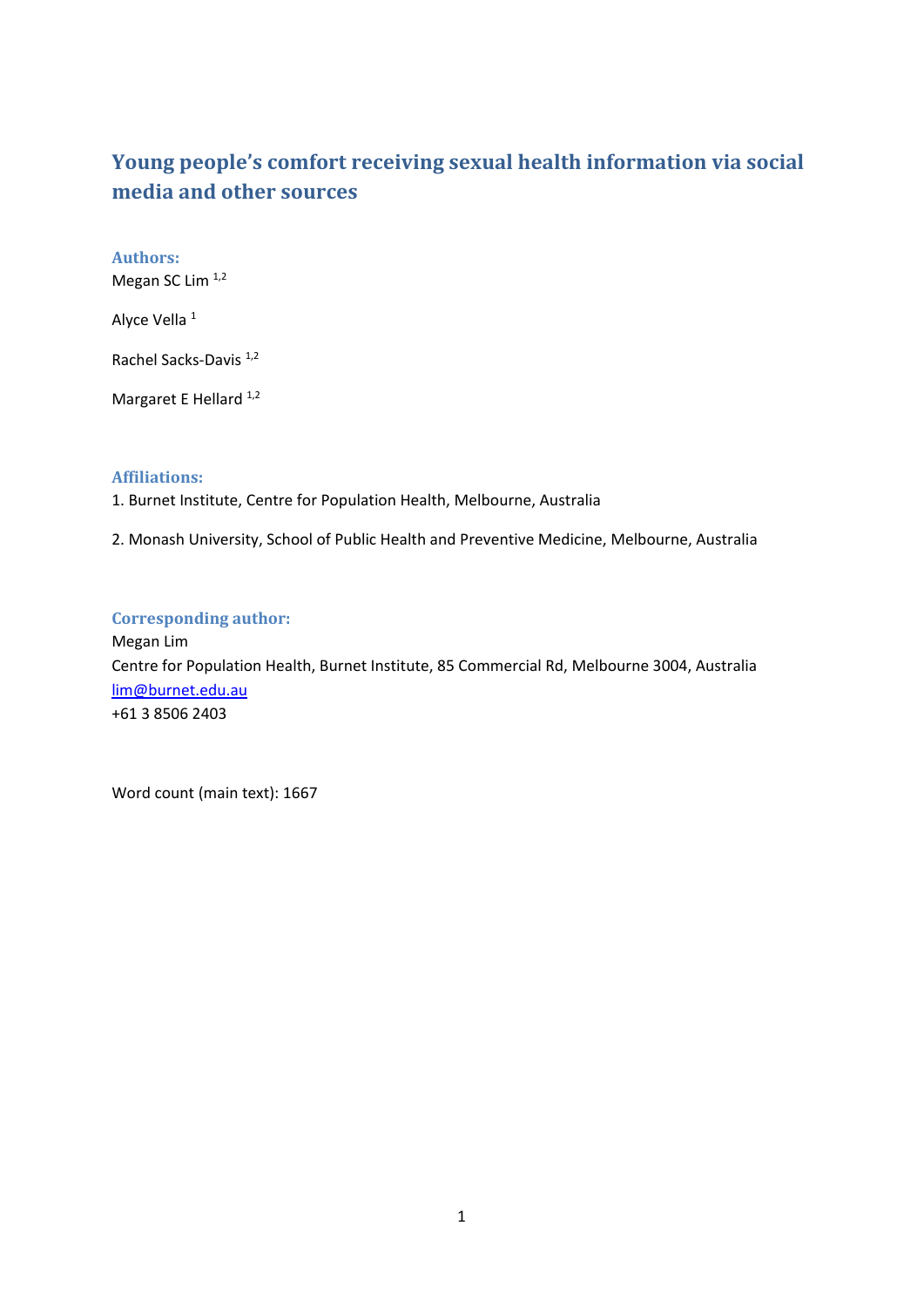#### **Abstract**

Social media are growing in popularity and will play a key role in future sexual health promotion initiatives. We asked 620 survey participants aged 16 to 29 years about their time spent using social media and their comfort in receiving information about sexual health via different channels. Median hours per day spent using social network sites (SNS) was two; 36% spent more than two hours per day using SNS. In multivariable logistic regression, being aged less than 20 years and living in a major city (compared to rural/regional Australia) were associated with use of social media more than two hours per day. Most participants reported being comfortable or very comfortable accessing sexual health information from websites (85%), followed by a doctor (81%), school (73%), and the mainstream media (67%). Fewer reported being comfortable getting information from social media; Facebook (52%), apps (51%), SMS (44%), and Twitter (36%). Several health promotion programs via social media have demonstrated efficacy; however, we have shown that many young people are not comfortable with accessing sexual health information through these channels. Further research is needed to determine how to best take advantage of these novel opportunities for health promotion.

#### **Keywords**

Social media, health promotion, sexual health, information sources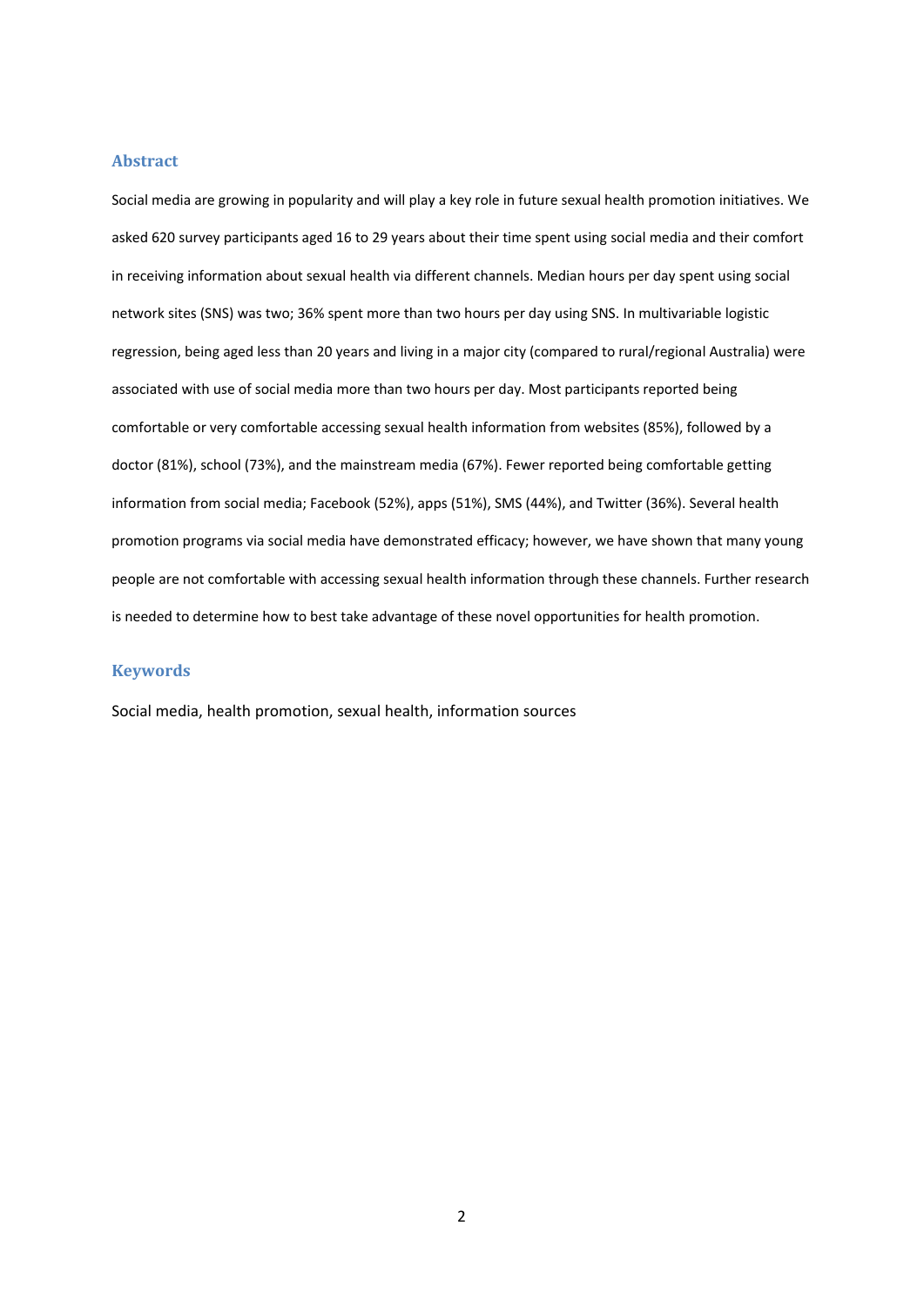#### **Introduction**

Mobile technologies and social media – particularly social networking sites (SNS) – have transformed the way we communicate. Mobile phones allow us to communicate instantaneously and perpetually; almost all (98%) of Australian youth own and use a mobile phone,(1) and 68% of the adult population own a smartphone (phones allowing internet access and computerised functions).(2) SNS like Facebook and Twitter allow users to interact and actively participate in creating content. Australia has over 11 million Facebook users (54% of the population); approximately half of these users are aged 18‐34 years.(3) These media are growing in popularity and will play a key role in future health promotion initiatives. Sexual health promotion is emerging on SNS (4) and via mobile phones.(5‐7)

One of the potential benefits of social media sexual health promotion is that it could be used to reach groups who have less access to traditional sources of sexual health information; such as those not at school, who have limited contact with medical practitioners, or who are geographically isolated. It can also be used to reach those who are not actively engaged in sexual health education, by reaching out to them in an environment they are already engaged in. However, it is important to determine whether young people are comfortable being engaged for sexual health promotion through these media.

Some studies have demonstrated high levels of acceptability among young people receiving sexual health related mobile text messages (SMS).(6,8,9) A study of adolescent parents in the US found that less than ten percent would discuss sexual health with friends using SNS, but more said they would share sexual health tips and information from a health organisation via SMS (35%) or SNS (20%). Just 42% were willing to communicate about sexual health through new media technologies.(10) An Australian study found that young people were not comfortable with open sharing of sexual health related information on Facebook.(11) Here, we investigate how comfortable young Australians are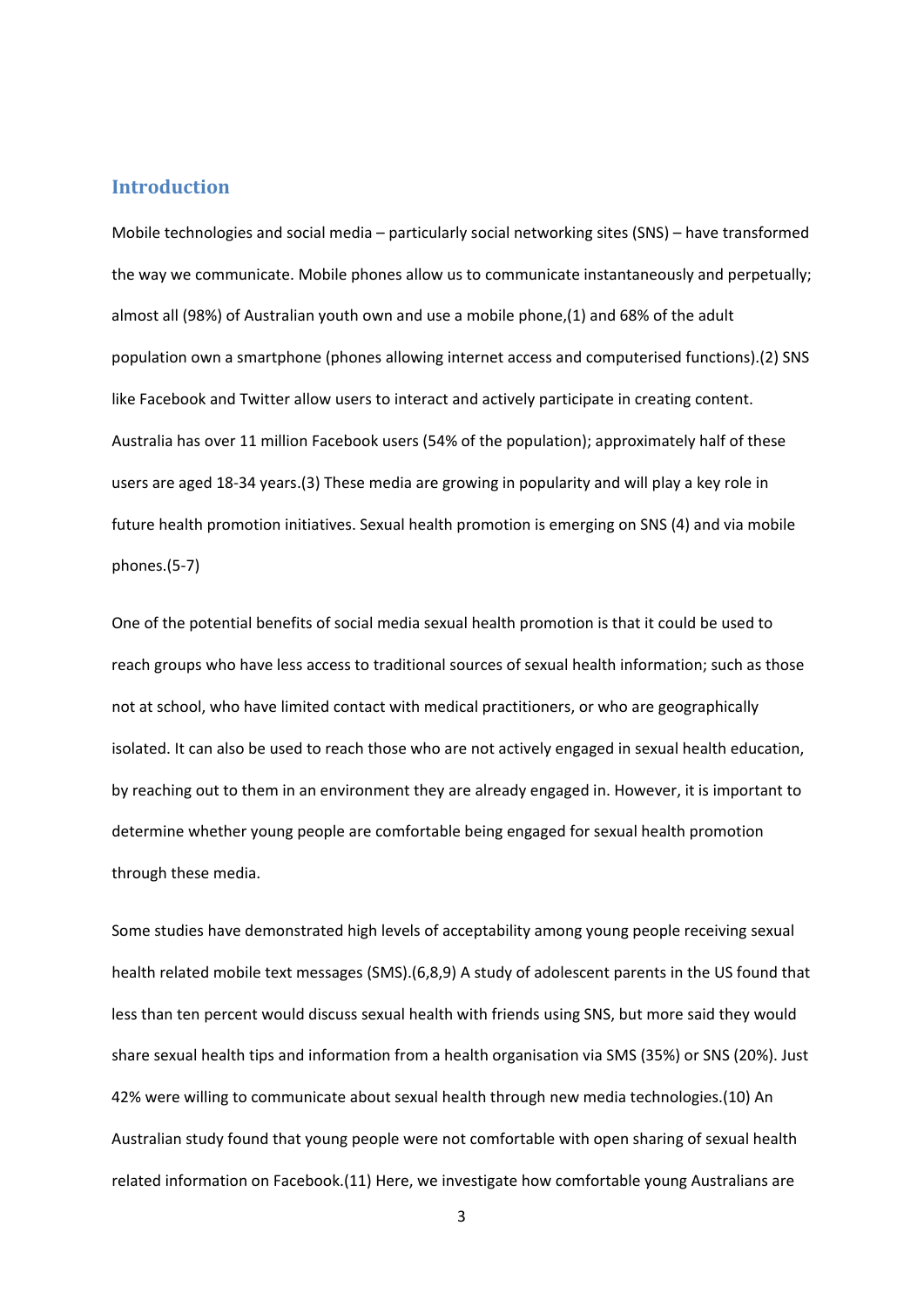with accessing sexual health information through various social media platforms, and correlates of this.

#### **Methods**

Survey participants were recruited at a Melbourne music festival in January 2012. Festival patrons were approached to self‐complete a risk behaviour questionnaire by recruiters located around a market stall. Methodological details have been described previously.(12,13)

In 2012, two questionnaire versions were designed to maximise the number of themes covered while minimising the length of the questionnaire. Both versions included core demographic and behavioural questions, however one version included detailed questions regarding smoking, diet, and physical activity, and the other version included questions on social media. Questionnaire versions were distributed at random. Only those completing the social media version of the questionnaire are included in this analysis. Participants were asked on average how many hours per day they spent using SNS, and were asked to rate their level of comfort receiving information about sex/sexual health from different sources, including traditional sources (school, doctor), older media (mainstream media, websites), and social media (Facebook, Twitter, SMS, Mobile apps). These were listed in a matrix with possible responses *very comfortable, reasonably comfortable, mildly uncomfortable, very uncomfortable*, and *not sure*.

All analyses were conducted using Stata 11. Factors associated with comfort and number of hours using SNS were determined using univariable logistic regression and all factors significant at p<0.10 were included in a multivariable logistic model. The primary outcome was reporting being '*comfortable'* (very or reasonably comfortable) with information via at least one of the four social media. Hours using SNS was dichotomised at the median of two hours per day. Sex was defined as vaginal or anal intercourse. Participants were asked to self‐report whether they had ever had a test for any STI, (excluding pap smears). STI knowledge was assessed with six statements which could be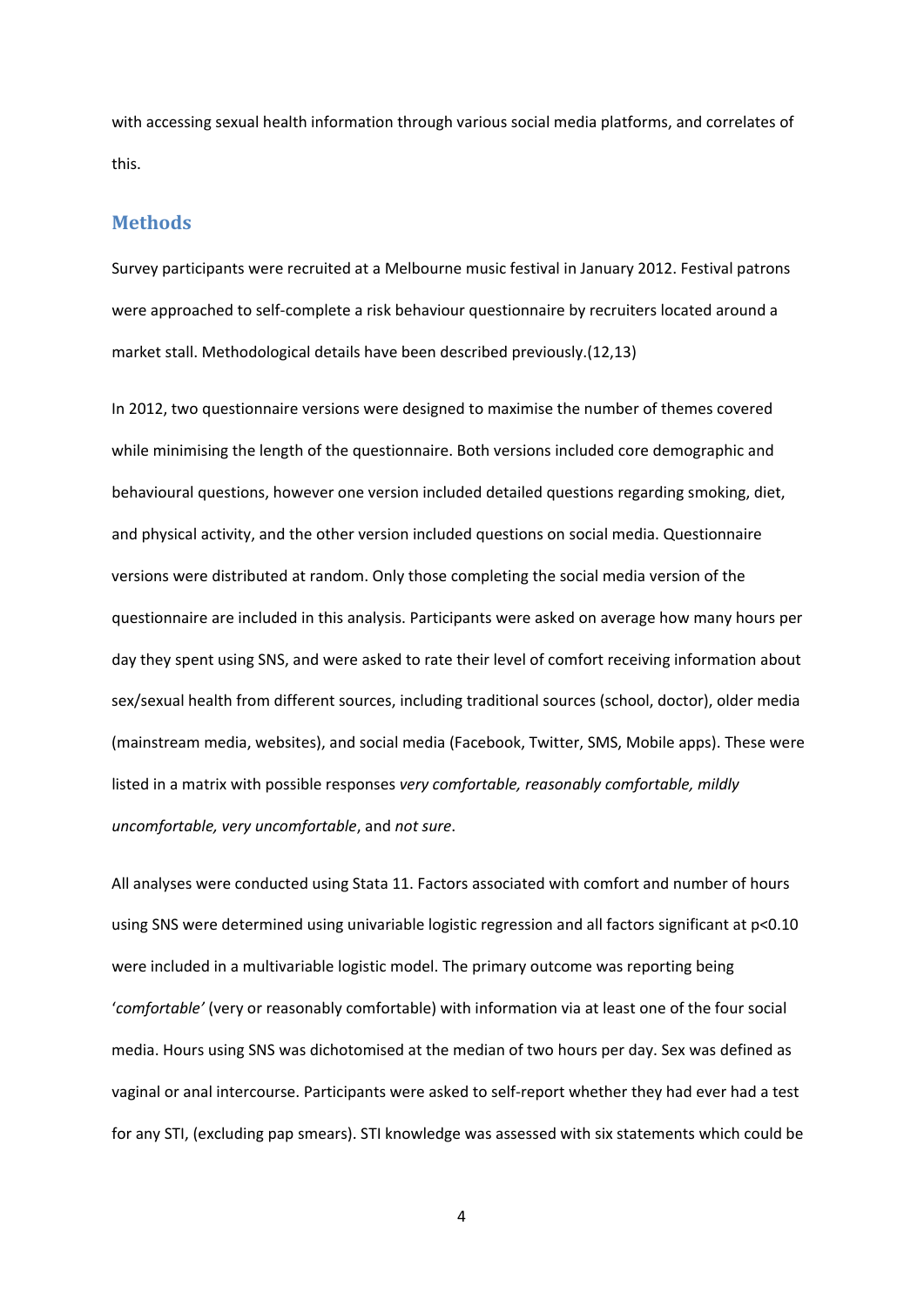deemed by participants as '*true*,' '*false'* or '*don't know'*; '*don't know'* was considered incorrect. A high knowledge score was defined as five or more out of six true/false questions correct.

The project was approved by the Alfred Hospital Human Research Ethics Committee.

## **Results**

Forty individuals commenced the questionnaire but did not complete it, and twelve participants were excluded as they did not complete the information source question; the remaining 620 questionnaires were included in analysis. The median age of respondents was 18 years and 64% were female. (Table 1) Median hours per day spent using SNS was two (interquartile range 1‐3); 36% spent more than two hours per day using SNS and only 18 (3%) said they spent no time on social media in an average day. In multivariable logistic regression only younger age and living in a major city were associated with use of social media for more than two hours per day (Table 1).

Participants were most comfortable accessing sexual health information from websites, followed by a doctor, school and the mainstream media. (Figure 1) They were least comfortable getting information from social media (Twitter, SMS, smartphone apps, and Facebook).

Overall, 65% of respondents were comfortable getting sexual health information from at least one form of social media. Table 2 shows that this was similar across all groups, with the exception that those who had ever had sex were more likely to be comfortable getting information from social media than those who had never had sex (AOR 1.51, 95%CI: 1.02‐2.23). However, this effect was lost when further adjusted with those who had ever had sex being more comfortable with all types of information sources (AOR 1.03, 95%CI 0.59‐1.80). Spending more time on social media was only marginally associated with increased comfort with sexual health information via social media (AOR 1.38, 95%CI 0.95‐2.00).

Almost all (98%) of those who reported comfort with at least one form of social media for sexual health information were also comfortable with a non-social media source of information. This means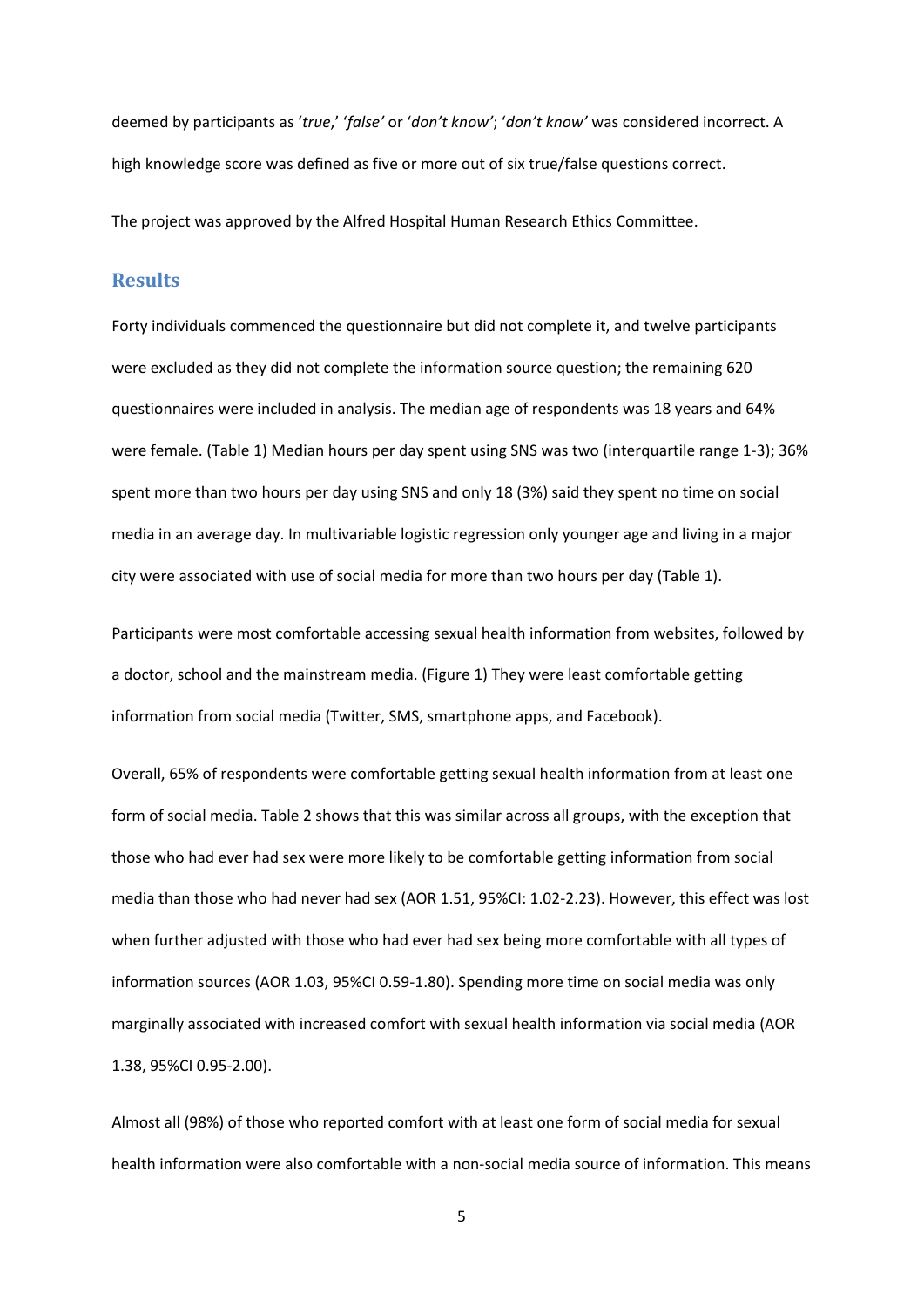that only nine (2%) participants would be comfortable in receiving sexual health information from social media as their only source.

#### **Discussion**

Young people in this survey reported being more comfortable with traditional sources of sexual health information than with sexual health promotion via social media. Still, two thirds were comfortable with at least one of these newer sources and it is possible that comfort will increase over time as social media becomes even more ubiquitous. Twitter was the source with the fewest reporting comfort and the highest number unsure; this may be because fewer young people in Australia regularly use Twitter compared to Facebook and SMS. Comfort with sexual health information via social media was not associated with age, gender, or any other characteristic, other than previous sexual experience. There was a non‐statistically significant association between time spent using social media and comfort with receiving sexual health information via these media.

Young people reported the greatest level of comfort accessing information via websites. However, previous research has shown that sexual health information on the internet may not be credible, accurate, reliable, comprehensive or relevant.(14‐20) For example, a study found that almost half of located sex education sites portrayed abstinence as the only way to avoid adverse sexual health outcomes, and were narrowly focused with a moralistic stance.(21)

Qualitative research has identified an unwillingness among potential users to engage in sexual health promotion on Facebook because of an incompatibility between their public presentation of themselves on social media and the stigma of sexual health.(11) In contrast, websites and traditional media are a more anonymous and one way route of acquiring information and may be preferable for more private individuals.(22) While websites may increase comfort with receiving the information, they may be less efficient for communicating messages to a healthy population; websites require people to actively search for information, whereas social media can 'push' information to users through platforms they are already engaged with.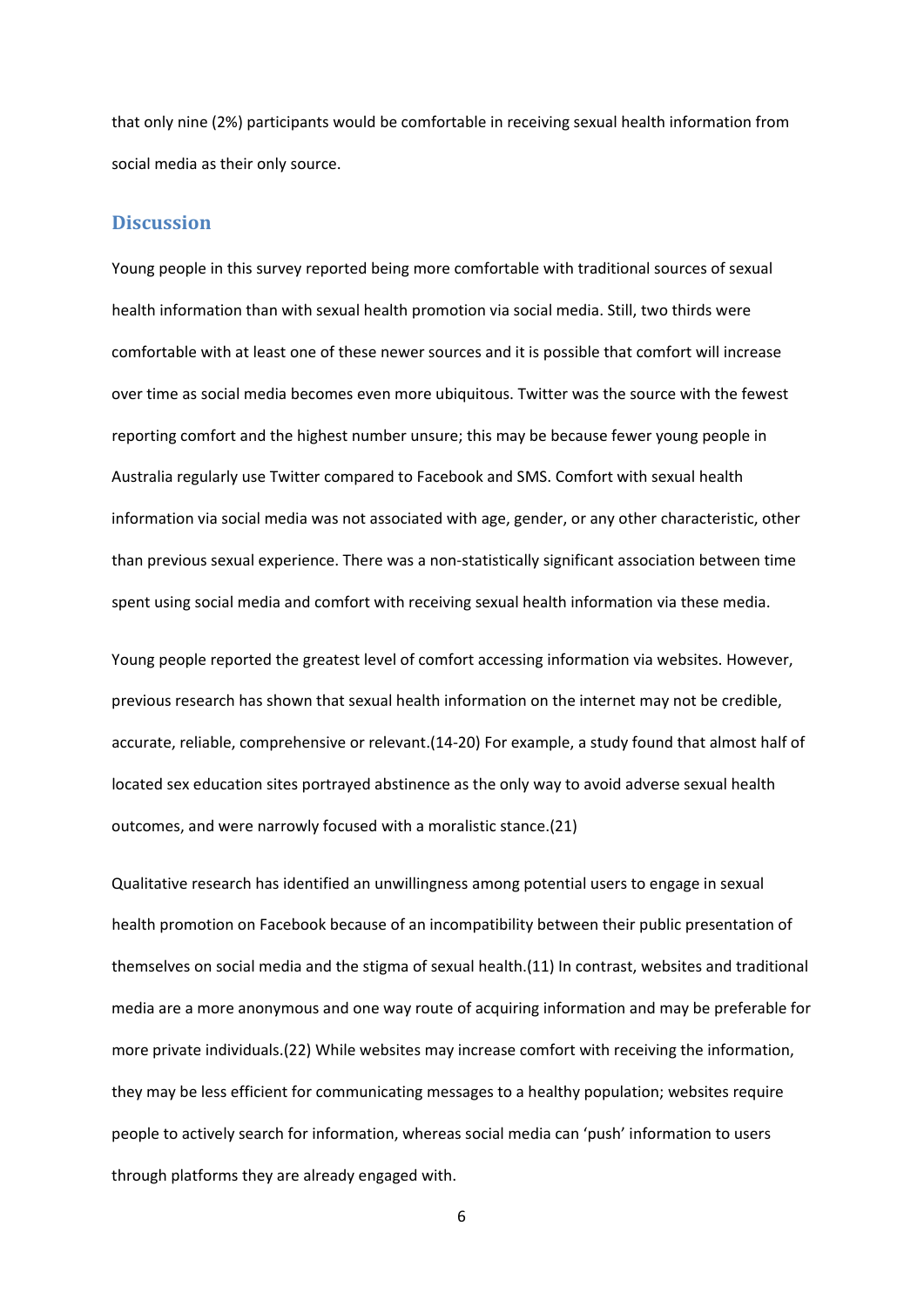It is important to note that comfort with an information source does not necessarily translate into actual use of the information; multiple other factors come into play, including access, trust, quality of the information, useability, and motivation. For example, a Spanish study showed that even though adolescents preferred to access information from doctors, they were unlikely to have actually done so in practice.(23) A British study, however, showed that young people tended to rate the sources of sexual information they were comfortable with as the most useful (i.e. they were most comfortable talking to friends as well as finding friends the most useful information source).(24) In our questionnaire the term 'comfort' was not defined and perceptions of this concept may have differed between participants; comfort may have been understood as credibility, reliability, ease of use, familiarity with a source, or another quality. Further qualitative research would be needed to determine what makes young people 'comfortable' with an information source, and how this can be used in sexual health interventions.

It is also worth noting that while surveys of theoretical acceptability of social media sexual health promotion may not be high (this study and (10,11)), studies of actual acceptability following receipt of a social media intervention do show high satisfaction.(6, 8, 9, 25) This may reflect selection bias through only including those willing to participate in an intervention, or possibly, that once actually faced with a specific intervention, participants find it acceptable. It may also be that these interventions have been well designed to appeal to the target audience and increase comfort and acceptability.

The representativeness of this research may be limited by the study sample; compared to the Australian population, our sample is more highly educated and reported more frequent drug use, binge drinking, and sexual risk behaviours.(13, 26) However, an advantage of the sample is that they were not selected by their willingness to participate in a social media intervention; and they tend to engage in risky behaviours so they are an ideal target group for an intervention.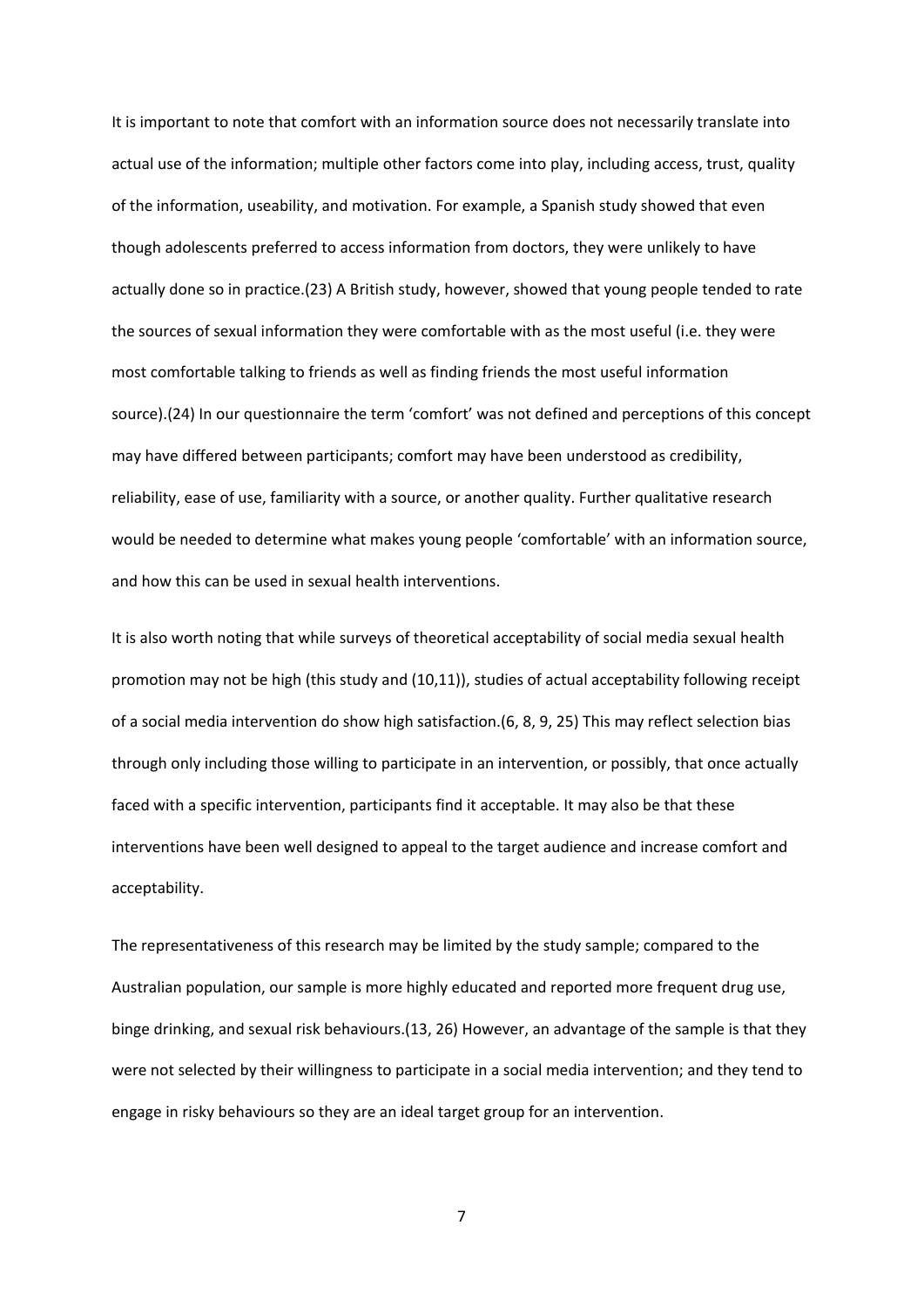Several sexual health promotion programs using social media have shown an impact.(6, 8, 22, 27‐29) It is vital to identify which aspects of such interventions have made them acceptable and successful and how they can appeal to a broad range of young people. Further research is needed to determine how to best take advantage of these novel opportunities for health promotion.

## **Funding**

This research received no specific grant from any funding agency in the public, commercial, or not‐

for‐profit sectors.

## **Acknowledgements**

Volunteers from the Burnet Institute conducted recruitment. Anna Bowring and Chloe Robson

assisted with logistics.

### **Conflict of Interest**

None to declare.

## **References**

1. Australian Bureau of Statistics. General Social Survey: Summary Results Canberra2010 [15/03/2013]. Available from: http://www.abs.gov.au.

2. Frost, Sullivan. Australian Mobile Device Usage Trends. Sydney: 2012.

3. Socialbakers. Australia Facebook Statistics 2013 [15/2/2013]. Available from: http://www.socialbakers.com/facebook‐statistics/australia.

4. Gold J, Pedrana A, Sacks‐Davis R, Hellard M, Chang S, Howard S, et al. A systematic examination of the use of online social networking sites for sexual health promotion. BMC Public Health. 2011;11:583.

5. Lim MS, Aitken CK, Hocking JS, Hellard ME. SMS STI: A review of the uses of mobile phone text messaging in sexual health. Int J STD AIDS. 2008;19:287‐90.

6. Lim MS, Hocking JS, Aitken CK, Fairley CK, Jordan L, Lewis JA, et al. Impact of text and email messaging on the sexual health of young people: a randomised controlled trial. J Epidemiol Community Health. 2012;66(1):69‐74.

7. Muessig KE, Pike EC, Legrand S, Hightow‐Weidman LB. Mobile Phone Applications for the Care and Prevention of HIV and Other Sexually Transmitted Diseases: A Review. J Med Internet Res. 2013;15(1):e1.

8. Gold J, Lim MSC, Hellard ME, Hocking JS, Keogh L. What's in a message? Delivering sexual health promotion to young people in Australia via text messaging. BMC Public Health. 2010;10:792.

9. Perry RC, Kayekjian KC, Braun RA, Cantu M, Sheoran B, Chung PJ. Adolescents' perspectives on the use of a text messaging service for preventive sexual health promotion. J Adolesc Health. 2012;51(3):220‐5.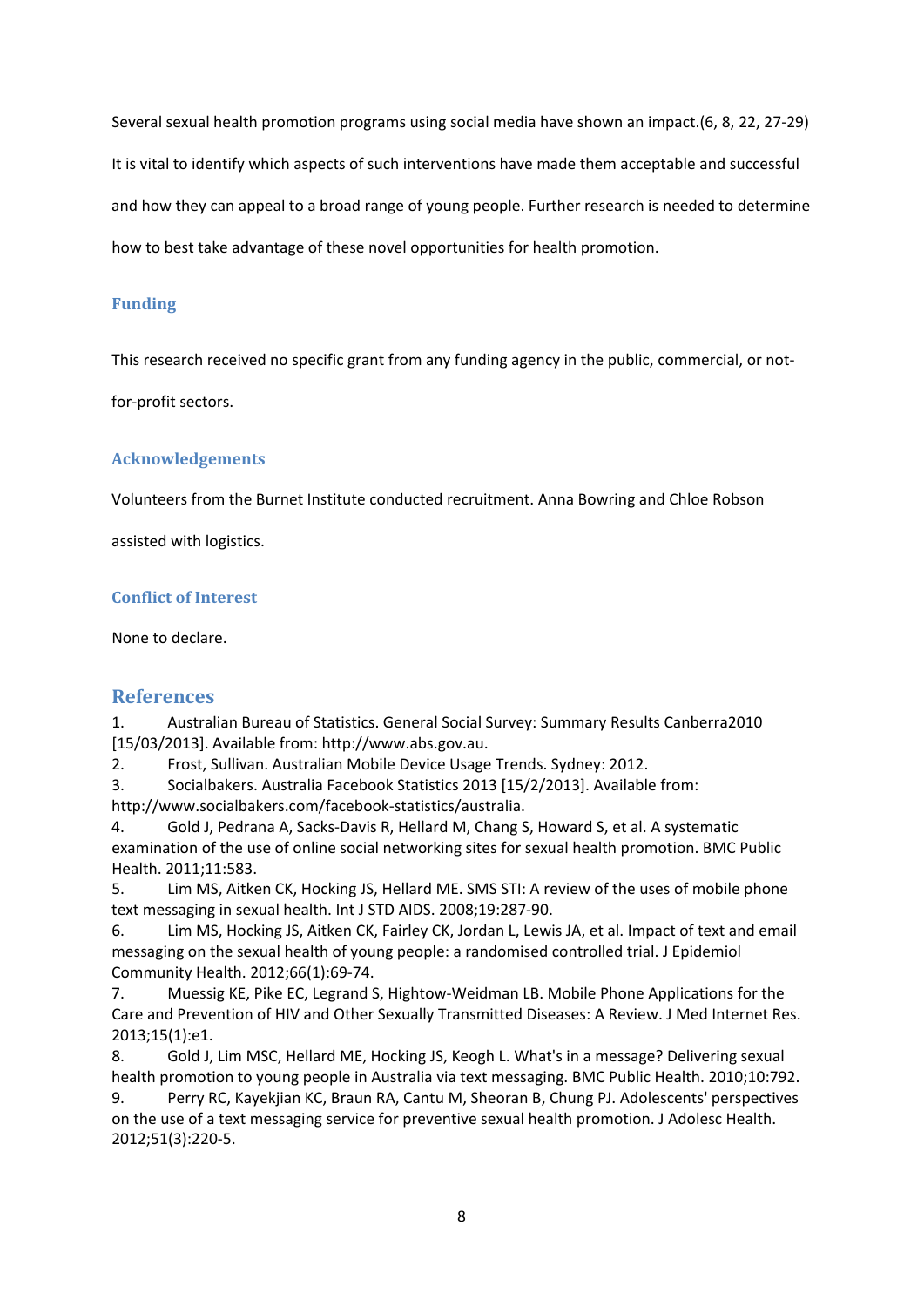10. Divecha Z, Divney A, Ickovics J, Kershaw T. Tweeting about testing: do low‐income, parenting adolescents and young adults use new media technologies to communicate about sexual health? Perspectives on sexual and reproductive health. 2012;44(3):176‐83.

11. Byron P, Albury K, Evers C. "It would be weird to have that on Facebook": young people's use of social media and the risk of sharing sexual health information. Reprod Health Matters. 2013;21(41):35‐44.

12. Lim MSC, Bowring A, Gold J, Aitken CK, Hellard ME. Trends in sexual behaviour, testing, and knowledge in young people; 2006 to 2011. Sex Transm Dis. 2012;39(11):831‐4.

13. Lim MS, Hellard ME, Aitken CK, Hocking JS. Sexual‐risk behaviour, self‐perceived risk and knowledge of sexually transmissible infections among young Australians attending a music festival. Sex Health. 2007;4(1):51‐6.

14. Keller SN, LaBelle H, Karimi N, Gupta S. STD/HIV prevention for teenagers: a look at the Internet universe. J Health Commun. 2002;7(4):341‐53.

15. Gray NJ, Klein JD, Noyce PR, Sesselberg TS, Cantrill JA. Health information‐seeking behaviour in adolescence: the place of the internet. Soc Sci Med. 2005;60(7):1467‐78

16. Gray NJ, Klein JD. Adolescents and the internet: health and sexuality information. Curr Opin Obstet Gynecol. 2006;18(5):519‐24.

17. Gray NJ, Klein JD, Noyce PR, Sesselberg TS, Cantrill JA. The Internet: a window on adolescent health literacy. J Adolesc Health. 2005;37(3):243.

18. Gray NJ, Klein JD, Cantrill JA, Noyce PR. Adolescent girls' use of the Internet for health information: issues beyond access. J Med Syst. 2002;26(6):545‐53.

19. Gray NJ, Klein JD, Sesselberg TS, Cantrill JA, Noyce PR. Adolescents' Health Literacy and the Internet. J Adolescent Health. 2003;32(2):124.

20. Whiteley LB, Mello J, Hunt O, Brown LK. A review of sexual health web sites for adolescents. Clin Pediatr. 2012;51(3):209‐13.

21. Bay‐Cheng LY. SexEd.com: values and norms in web‐based sexuality education. Journal of Sex Research. 2001;38(3):241‐51.

22. Pedrana A, Hellard M, Gold J, Ata N, Chang S, Howard S, et al. Queer as F\*\*k: Reaching and Engaging Gay Men in Sexual Health Promotion through Social Networking Sites. Journal of medical Internet research. 2013;15(2):e25.

23. Romero de Castilla Gil RJ, Lora Cerezo MN, Canete Estrada R. Adolescentes y fuentes de informacion de sexualidad: preferencias y utilidad percibida. Aten Primaria. 2001;27(1):12‐7.

24. Whitfield C, Jomeen J, Hayter M, Gardiner E. Sexual health information seeking: a survey of adolescent practices. Journal of Clinical Nursing. 2013;22:3259‐69.

25. Rice E, Tulbert E, Cederbaum J, Barman Adhikari A, Milburn NG. Mobilizing homeless youth for HIV prevention: a social network analysis of the acceptability of a face-to-face and online social networking intervention. Health education research. 2012;27(2):226‐36.

26. Lim MS, Hellard ME, Hocking JS, Spelman TD, Aitken CK. Surveillance of drug use among young people attending a music festival in Australia, 2005‐2008. Drug Alcohol Rev. 2010;29(2):150‐6. 27. Jones K, Baldwin KA, Lewis PR. The potential influence of a social media intervention on risky sexual behavior and Chlamydia incidence. Journal of Community Health Nursing. 2012;29(2):106‐20. 28. Bull SS, Levine DK, Black SR, Schmiege SJ, Santelli J. Social media-delivered sexual health

intervention: a cluster randomized controlled trial. Am J Prev Med. 2012;43(5):467-74.

29. Purdy CH. Using the Internet and social media to promote condom use in Turkey. Reproductive Health Matters. 2011;19(37):157‐65.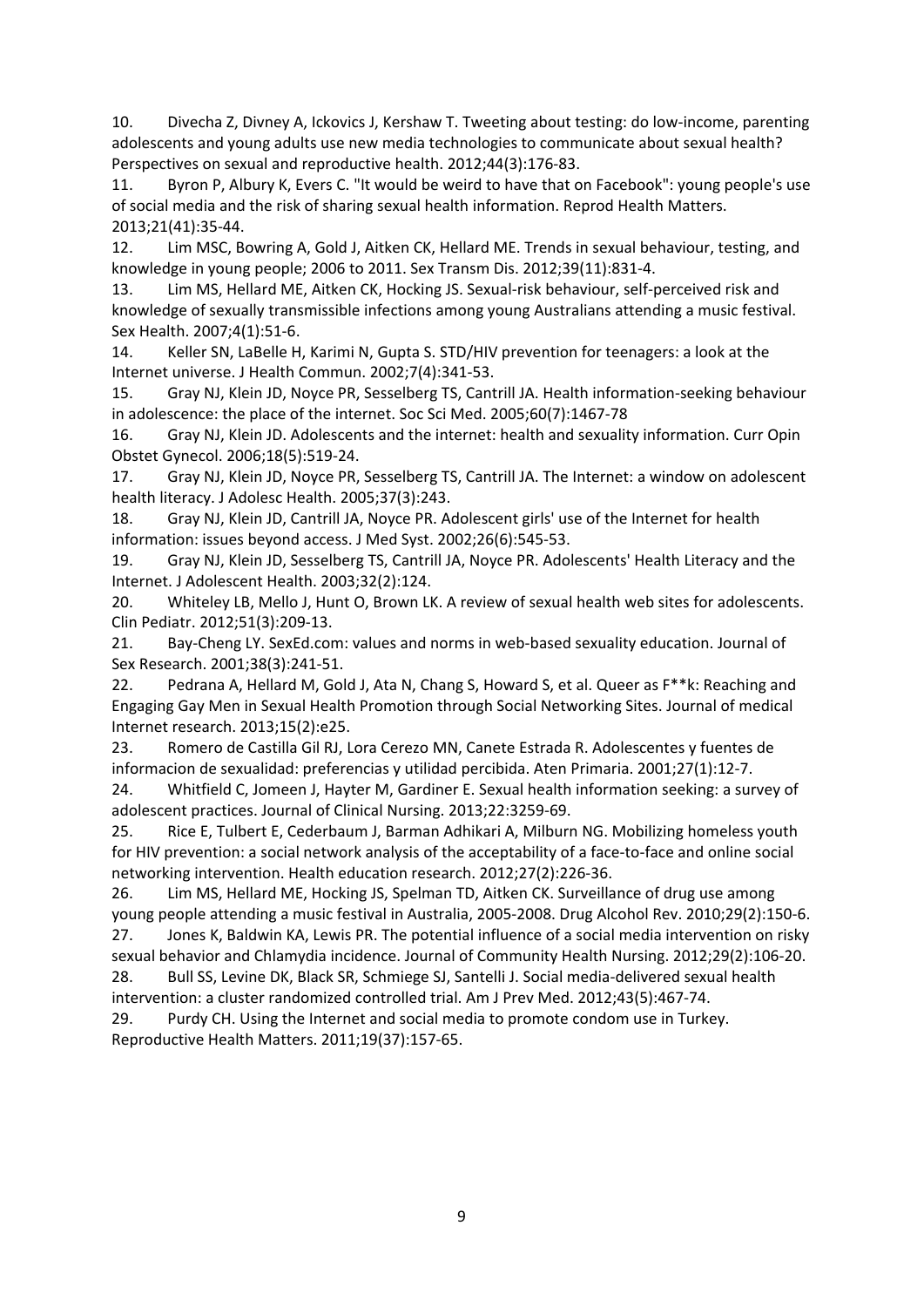Table 1: Sample characteristics and risk behaviours and their association with use of social networking sites (SNS) more than two hours per day.

| Characteristic                                                              | <b>TOTAL</b> | >2 hours per  | Univariable OR      | Multivariable OR  |  |  |
|-----------------------------------------------------------------------------|--------------|---------------|---------------------|-------------------|--|--|
|                                                                             | $n+$         | day using     | $(95%)*$            | (95%)*            |  |  |
|                                                                             |              | SNS $n(\%)^*$ |                     |                   |  |  |
| <b>TOTAL</b>                                                                | 620          | 197 (36)      |                     |                   |  |  |
| Male                                                                        | 221          | 67 (35)       | 1.0                 |                   |  |  |
| Female                                                                      | 397          | 129 (36)      | $1.04(0.72 - 1.51)$ |                   |  |  |
| Age 16-19                                                                   | 408          | 149 (42)      | 1.0                 | 1.0               |  |  |
| Age 20-29                                                                   | 212          | 48 (24)       | $0.45(0.30-0.66)$   | $0.52(0.33-0.84)$ |  |  |
| Currently studying                                                          | 329          | 125 (42)      | 1.0                 | 1.0               |  |  |
| Not currently studying                                                      | 283          | 70 (28)       | $0.53(0.37-0.77)$   | $0.70(0.46-1.07)$ |  |  |
| Visited a GP, past 12 months                                                | 452          | 142 (35)      | $0.84(0.56-1.24)$   |                   |  |  |
| Not visited a GP                                                            | 164          | 55 (39)       | 1.0                 |                   |  |  |
| Born in Australia                                                           | 574          | 185 (36)      | 1.38 (0.69-2.77)    |                   |  |  |
| Born elsewhere                                                              | 45           | 12 (29)       | 1.0                 |                   |  |  |
| Live in major city                                                          | 398          | 139 (39)      | 1.48 (1.01-2.18)    | $1.72(1.15-2.58)$ |  |  |
| Rural/regional                                                              | 203          | 54 (30)       | 1.0                 | 1.0               |  |  |
| Low STI knowledge                                                           | 430          | 141 (37)      | 1.0                 |                   |  |  |
| High STI knowledge                                                          | 190          | 56 (33)       | $0.81(0.56-1.19)$   |                   |  |  |
| Ever had sex                                                                | 447          | 129 (33)      | $0.62$ (0.42-0.90)  | $0.90(0.58-1.37)$ |  |  |
| Never had sex                                                               | 169          | 67 (44)       | 1.0                 | 1.0               |  |  |
| Ever had an STI test                                                        | 151          | 42 (31)       | $0.75(0.49-1.14)$   |                   |  |  |
| Never had an STI test                                                       | 290          | 153 (38)      | 1.0                 |                   |  |  |
| 0-1 sexual partner, past year                                               | 243          | 126 (35)      | 1.0                 |                   |  |  |
| >=2 sexual partners, past year                                              | 181          | 58 (36)       | $1.04(0.71-1.53)$   |                   |  |  |
| *69 people with missing data on hours spent social networking were excluded |              |               |                     |                   |  |  |
| +missing data are excluded                                                  |              |               |                     |                   |  |  |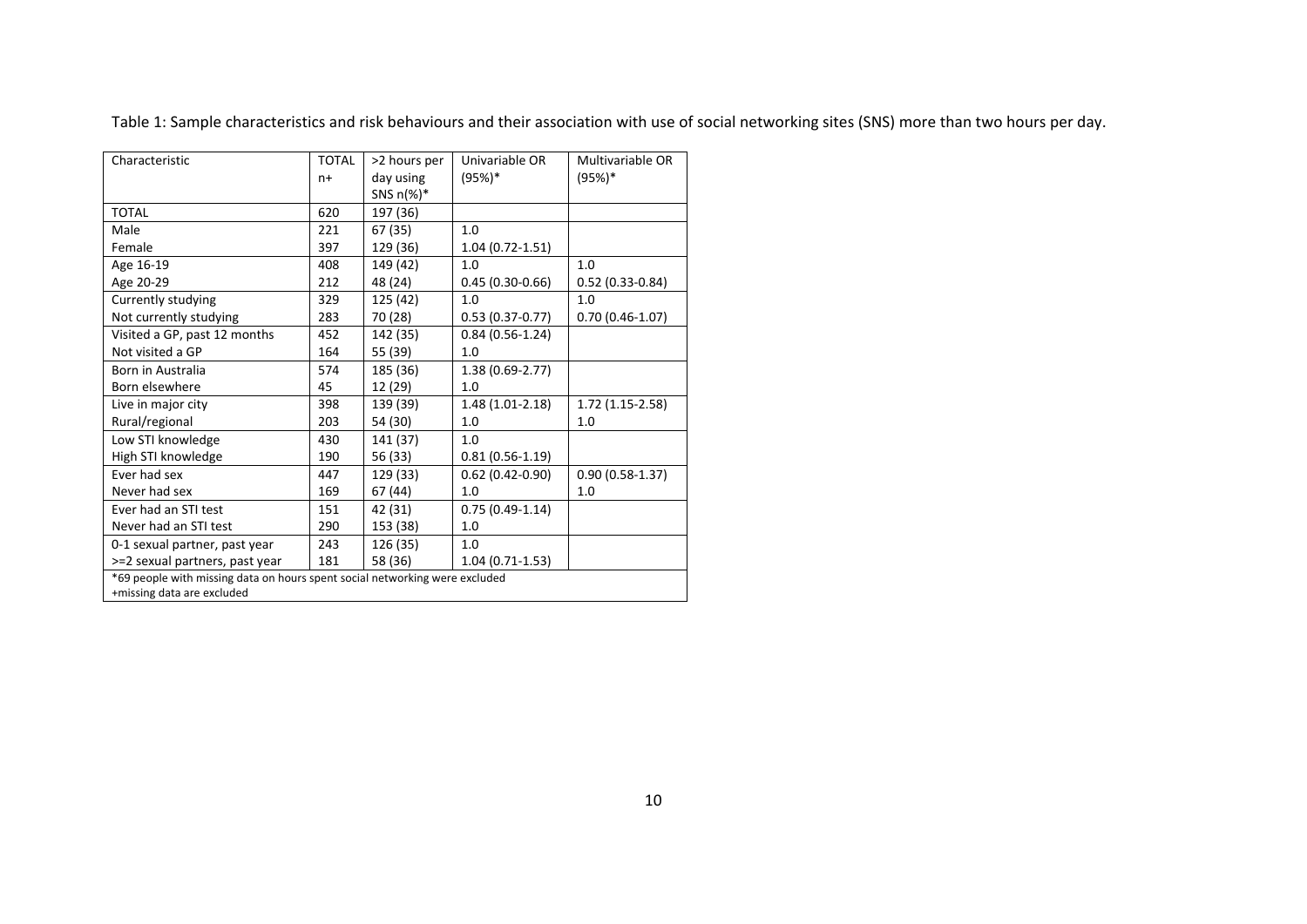Table 2: Sample characteristics and risk behaviours and their association with comfort with at least one of SMS, Apps, Facebook, or Twitter as sources of sexual health information.

| Characteristic                 | <b>TOTAL</b> | Comfortable with    | Univariable OR      | Multivariable OR  |  |  |
|--------------------------------|--------------|---------------------|---------------------|-------------------|--|--|
|                                | $n+$         | at least one social | (95%)               | (95%)             |  |  |
|                                |              | media source n(%)   |                     |                   |  |  |
| <b>TOTAL</b>                   | 620          | 401 (65)            |                     |                   |  |  |
| Male                           | 221          | 154 (70)            | 1.0                 | 1.0               |  |  |
| Female                         | 397          | 246 (62)            | $0.71(0.50-1.01)$   | $0.74(0.51-1.08)$ |  |  |
| Age 16-19                      | 408          | 263 (64)            | 1.0                 |                   |  |  |
| Age 20-29                      | 212          | 138 (65)            | $1.03(0.73-1.46)$   |                   |  |  |
| Currently studying             | 329          | 215(65)             | 1.0                 |                   |  |  |
| Not currently studying         | 283          | 182 (64)            | $0.96(0.69-1.33)$   |                   |  |  |
| Visited a GP, past 12 months   | 452          | 291 (64)            | $0.96(0.66-1.40)$   |                   |  |  |
| Not visited a GP               | 164          | 107 (65)            | 1.0                 |                   |  |  |
| Born in Australia              | 574          | 372 (65)            | $1.12(0.60-2.09)$   |                   |  |  |
| Born elsewhere                 | 45           | 28 (62)             | 1.0                 |                   |  |  |
| Live in major city             | 398          | 124 (61)            | 1.26 (0.88-1.78)    |                   |  |  |
| Rural/regional                 | 203          | 264 (66)            | 1.0                 |                   |  |  |
| Low STI knowledge              | 430          | 285 (66)            | 1.0                 |                   |  |  |
| High STI knowledge             | 190          | 116 (61)            | $0.80(0.56-1.14)$   |                   |  |  |
| Fver had sex                   | 447          | 300 (67)            | $1.48(1.03-2.13)$   | $1.51(1.02-2.23)$ |  |  |
| Never had sex                  | 169          | 98 (58)             | 1.0                 | 1.0               |  |  |
| Ever had an STI test           | 151          | 103 (68)            | $1.24(0.84-1.83)$   |                   |  |  |
| Never had an STI test          | 290          | 291 (63)            | 1.0                 |                   |  |  |
| 0-1 sexual partner, past year  | 243          | 267 (65)            | 1.0                 |                   |  |  |
| >=2 sexual partners, past year | 181          | 116 (64)            | $0.97(0.67 - 1.40)$ |                   |  |  |
| <= 2 hours per day using SNS   | 354          | 220 (62)            | 1.0                 | 1.0               |  |  |
| >2 hours per day using SNS     | 197          | 134 (68)            | $1.30(0.90-1.87)$   | 1.38 (0.95-2.00)  |  |  |
| +missing data are excluded     |              |                     |                     |                   |  |  |